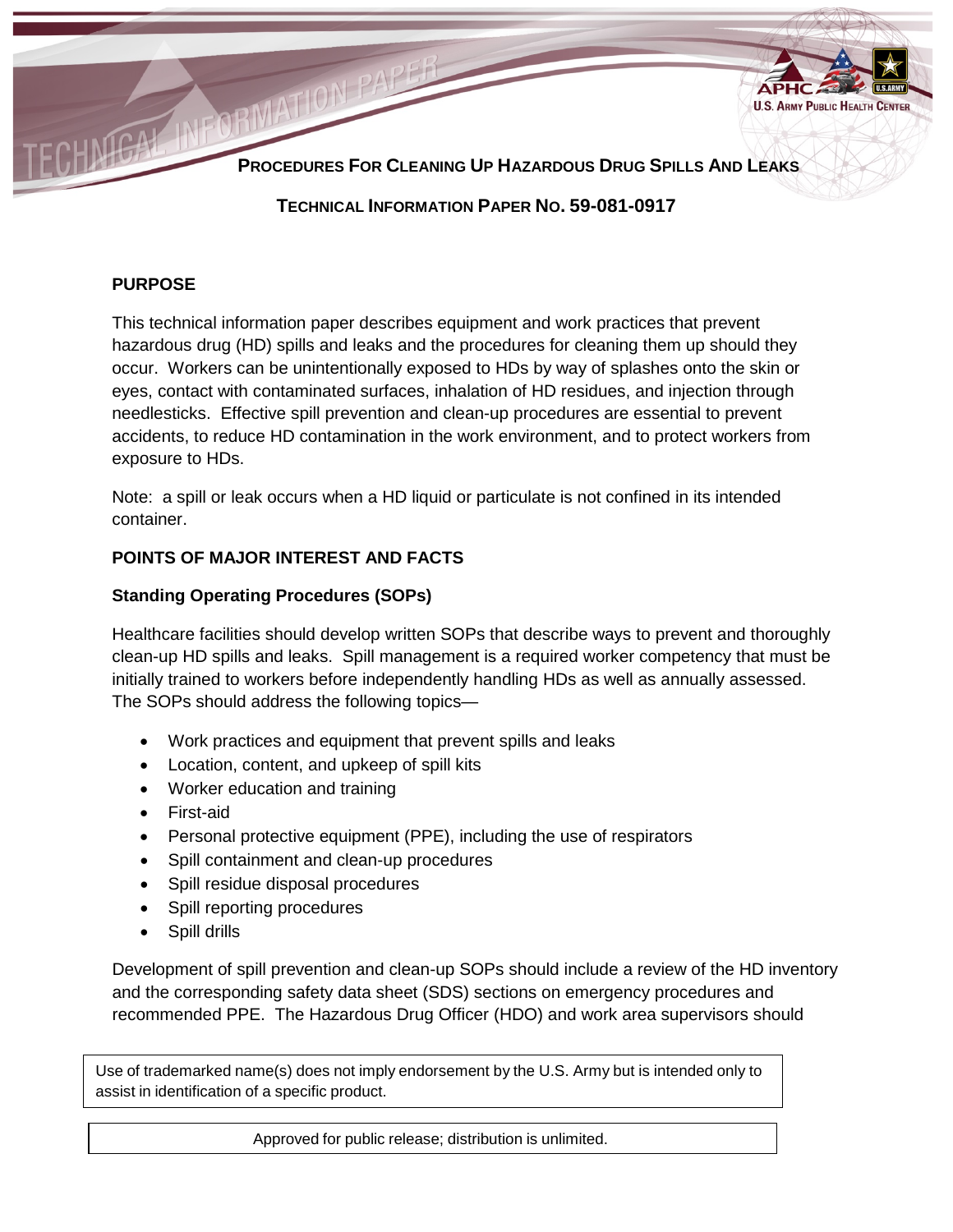update the spill prevention and clean-up SOPs when new drugs are added to the HD inventory and train workers in the use of new equipment and procedures.

The HDO should review the spill prevention and clean-up SOPs for effectiveness at least annually. Effectiveness is a measure of how well the identified goals are achieved (e.g., a reduction in the number of HD spills and leaks, worker exposures, and HD contamination on work surfaces). The review should also consider whether workers consistently follow the procedures described in the HD spill prevention and clean-up SOPs.

# **Spill and Leak Prevention**

According to the Oncology Nursing Society, spills and leaks occur most often when workers are attaching or detaching intravenous (IV) lines and injecting HDs into an IV line. Other causes of spills and leaks include bad connections, equipment malfunctions, excessive pressure in vials, and when workers draw up or expel HDs from a syringe. Most spills and leaks involve quantities of HDs less than 5 milliliters (mL).

Equipment and techniques that prevent HD spillage, aerosolization, and leakage include—

- Reconstituting and preparing HDs in a containment primary engineering control (C-PEC) such as a biological safety cabinet (BSC) or compounding aseptic containment isolator (CACI)
- Using a closed-system transfer device (CSTD) when reconstituting HDs
- Spiking intravenous (IV) bags in a C-PEC and adding HDs to the IV bags after spiking
- Priming the IV tubing with a nondrug solution to prevent the HDs from dripping from the end of the tubing
- Using Leur-locking connections to eliminate potential for disconnect associated with using needles
- Attaching a CSTD to the distal end of tubing to prevent the flow of HDs unless the tubing is connected to a Leur-locking device
- Placing HDs on a secondary set to flush the tubing with a nondrug solution when unspiking an IV bag containing HDs
- Discarding tubing with the IV bag attached to prevent aerosolization
- Attaching CSTDs to the end of the syringe when connecting and disconnecting intravenous pyelogram (IVP) syringes to prevent leakage before administration and during disconnect
- Purging air from syringes containing HDs inside a C-PEC
- Transporting all HDs in leak-proof bags or containers
- Containing excreta HDs (urine, feces, or sweat) and metabolites by using urinals with tight-fitting lids, educating staff regarding the handling of excreta, using PPE, and posting signs to alert workers of potential HD contamination for 48 hours after a patient receives a HD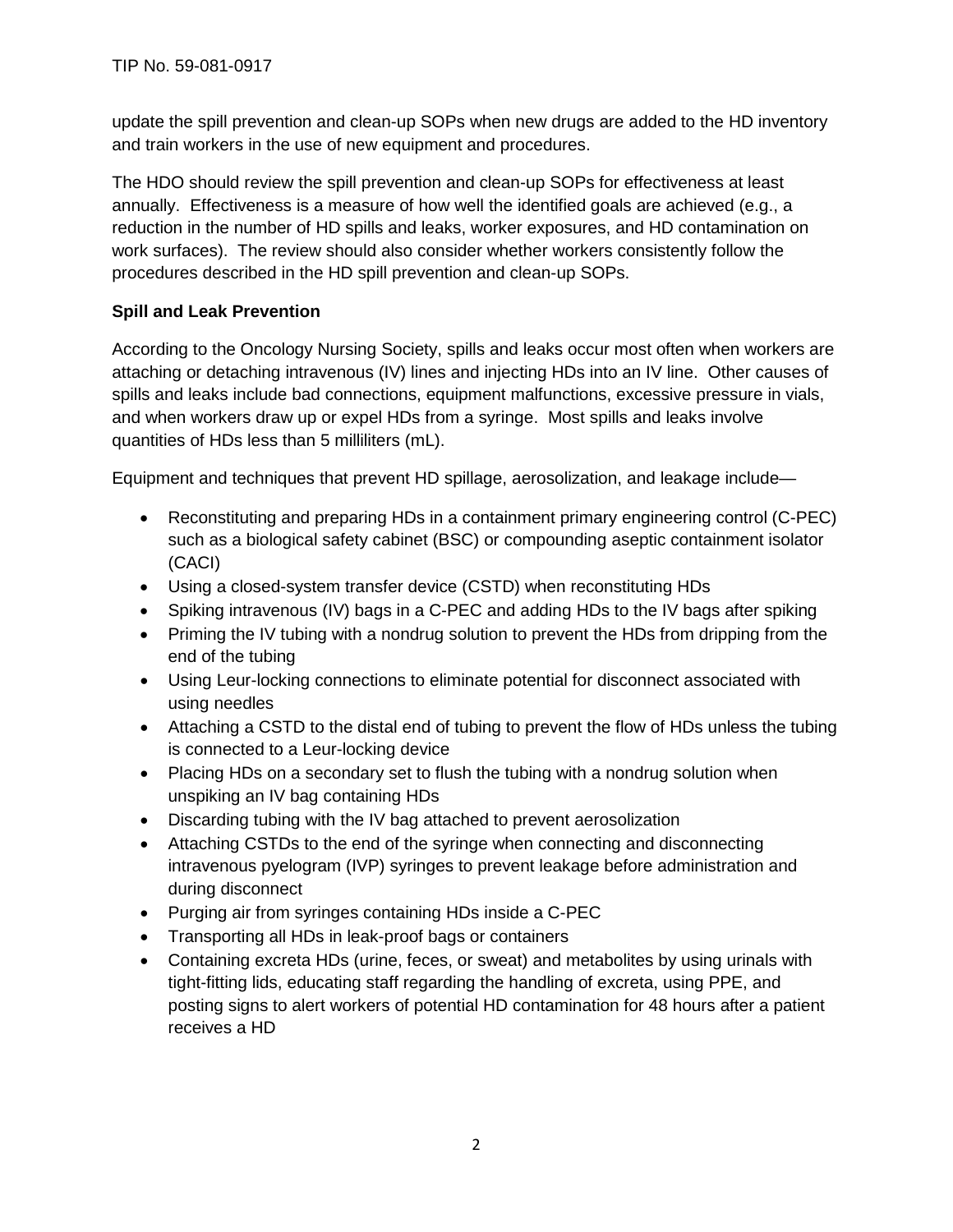# **Spill Kits**

Clearly labeled spill kits should be readily available wherever HDs are received, stored, prepared, or administered. Additionally, spill kits should be located on the HD transport carts. Spill kits may be purchased off-the-shelf or assembled locally. Spill kits should contain the following items—

- Written instructions for use of the spill kit and a spill report form
- Hazard warning signs to alert others that a spill has occurred
- 2 disposable chemotherapy-resistant gowns with back closures
- 4 pairs of chemotherapy-resistant shoe covers
- 2 hair covers
- 2 pairs of chemical splash goggles and 2 plastic face shields
- Sufficient supplies to absorb a spill of about 1000 milliliter (mL) (volume of one IV bag or bottle). Absorbents should be incinerable.
- Low-linting wipes
- 1 disposable dustpan or a plastic scoop to collect glass fragments
- 1 puncture proof HD waste container to collect broken glass or sharps
- 2 large heavy-duty, sealable, disposable HD waste bags
- 2 HD waste labels if the bags are unlabeled
- A color-coded or otherwise specially identified linen bag to collect HD-contaminated linens and textiles

In addition, the following items should be kept close at hand—

- Powder-free chemotherapy gloves meeting American Society for Testing Materials D6978 standard (or its successor) in a variety of sizes
- A National Institute of Occupational Safety and Health (NIOSH)-approved respirator appropriate for the size of the spill and the agent spilled. Note: When cleaning up HD spills, workers should only wear the respirators that they have been medically qualified, fit-tested and trained to use. A complete respiratory protection program, including fittesting, is required when workers wear respirators, including those contained in some spill kits. Note: surgical masks do not provide adequate respiratory protection.
- Decontamination agent (e.g., Environmental Protection Agency (EPA)-approved oxidizing agent/neutralizer intended for use with HDs, products recommended by the HD manufacturer, or other commercially available products)
- An EPA-approved germicidal detergent

Work area supervisors should inspect spill kits at least quarterly to verify that they are fully stocked, the contents are serviceable, and the expiration dates have not elapsed.

## **Worker Education and Training**

All workers that handle and administer HDs must be trained in spill prevention. Workers must be trained in—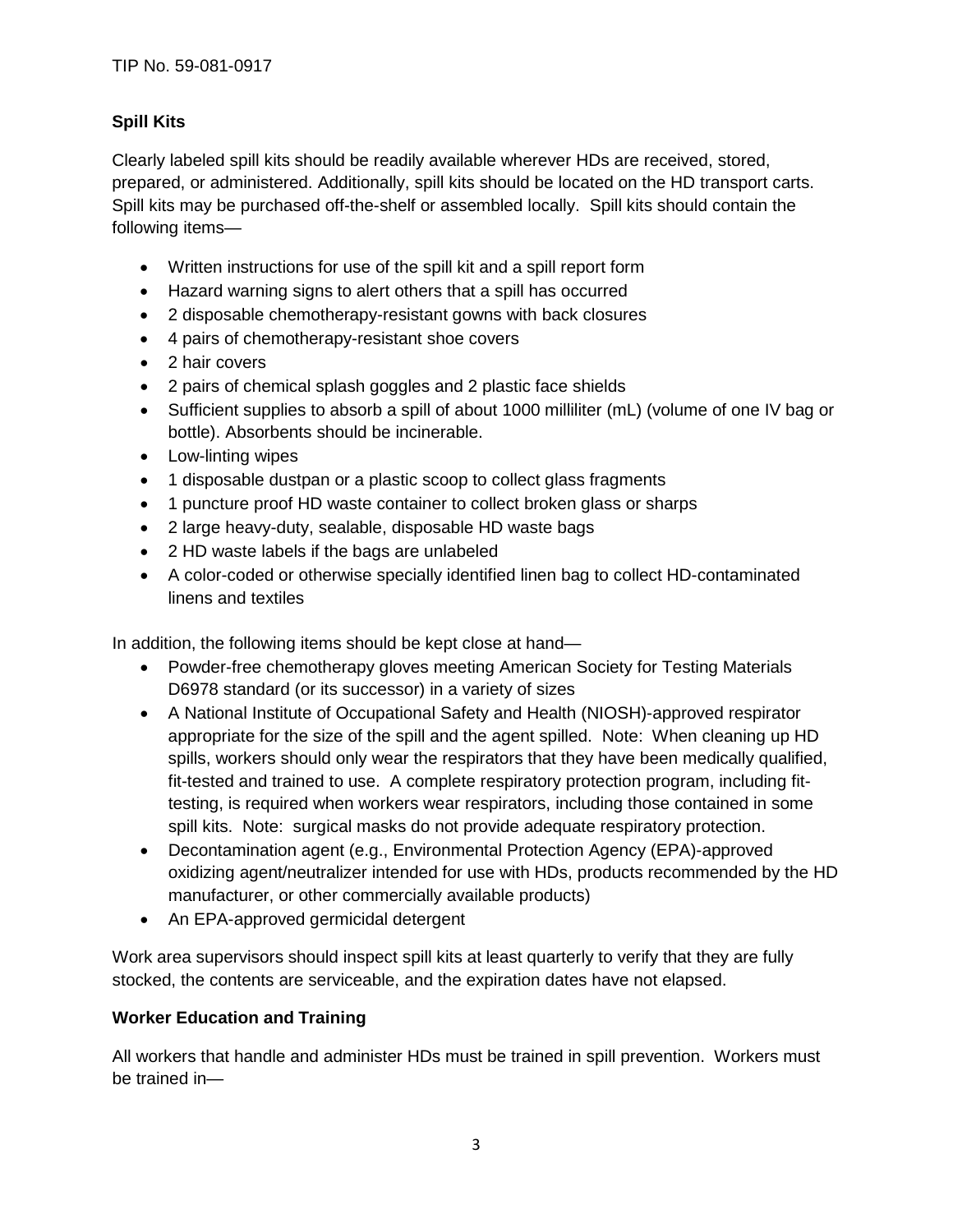- Hazard communication (HAZCOM)
- The facility's emergency action plan
- First aid procedures
- Location and use of the spill kit
- Selecting, donning, adjusting, wearing, and doffing of PPE and respirators
- Limitations, degree of protection, proper care, maintenance, useful life, and disposal of PPE and respirators
- What to do should the PPE or respirator fail
- Procedures for cleaning up HD spills and leaks
- Disposal of spill residues and disposable PPE
- Decontamination and cleaning of reusable PPE
- Procedures for recording HD spills and leaks
- Contact information for the spill response team

Spill response training should occur upon hire and at least annually thereafter. Work area supervisors should evaluate workers' competency in spill prevention and clean-up procedures consistent with their job duties. Each worker's competency should be recorded.

In addition, members of spill response teams that respond to and clean-up large HD spills (the quantity of the HD spilled requires more than one spill kit to contain and clean-up the spill) must meet the Occupational Safety and Health Administration's (OSHA's) hazardous waste operations and emergency response (HAZWOPER) standard's hazardous materials technician training requirements, 29 CFR 1910.120(q)(6)(iii).

## **First Aid for Skin or Eye Contact**

Workers should take immediate action when their clothing or skin has been contaminated with a  $HD$ —

- If needed, call for help and evacuate uninvolved workers and patients from the area
- Remove contaminated PPE and clothing, taking care not to spread the contamination
- Wash affected areas immediately with soap and water. Although evidence shows that dermal absorption is a significant concern, no specific recommendations exist for how long the skin should be cleansed.
- For splashes to the eye(s), rinse the affected eye(s) with tepid water for at least 15 minutes or until the pH of the conjunctival surface is neutral (7.0 to 7.3). Workers should be referred to an eye-care provider who can continue to rinse the eye(s) and test the pH to determine if the contaminants have been removed and the pH is within normal range.
- Refer to the manufacturer's SDS for additional emergency and first-aid procedures
- The exposed workers should follow up with the Occupational Health Clinic or go directly to the Emergency Department, especially for inhalation of HDs in powder form
- Document the exposure in the worker's medical record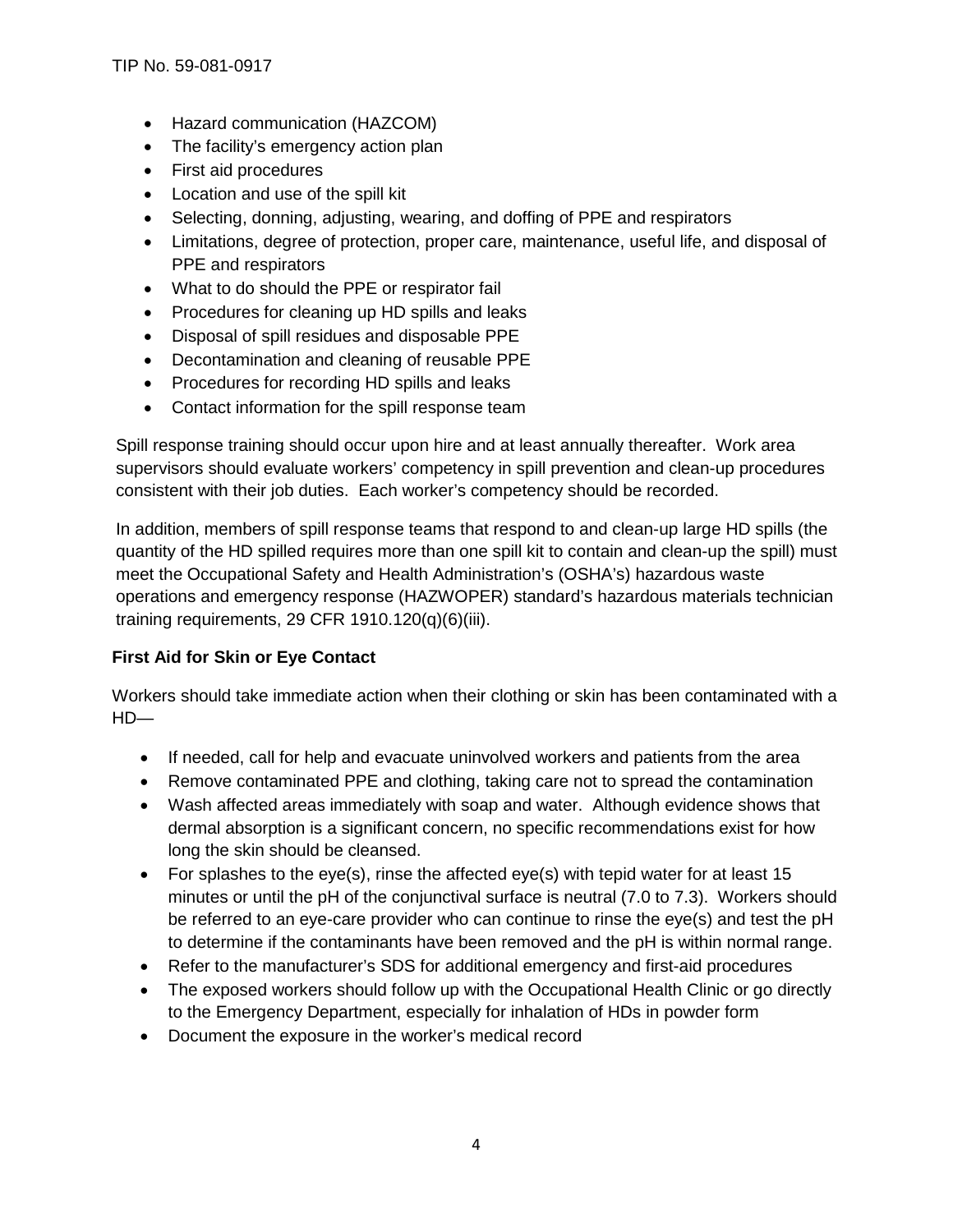## **Personal Protective Equipment**

Before cleaning up a spill or leak, trained workers must don PPE. Depending on the size and location of the spill, workers should wear—

- 2 pairs of powder-free chemotherapy gloves (wear the inner glove under the gown cuff and the outer glove over the gown cuff)
- A disposable chemotherapy gown made of fabric that has low-permeability to the HDs in use, with back closures and cuffs
- 2 pairs of shoe covers, the outer pair of shoe covers should be fluid-resistant
- A hair cover
- Chemical splash goggles and a face shield when splashing is possible
- A NIOSH-approved N95 or P100 filtering facepiece respirator may be used for cleaningup small spills involving particulates
- A NIOSH-approved, hooded powered air purifying respirator (PAPR) with replaceable P100/HEPA filters, or combination P100 filter/OV/AG chemical cartridges or a NIOSHapproved, tight-fitting, full facepiece, air-purifying respirator with replaceable P100 filters or combination P100 filters and organic vapor (OV)/acid gas (AG) cartridges when cleaning up large spills or when there is little known about the HD or if there is a risk of inhaling HD gases, vapors, or particulates

The volatility of the HD's physical form (e.g., solid, liquid, or powder) and spill location (e.g., inside or outside of the BSC or CACI) must be considered when determining the best course of action and PPE for spill response and clean-up. Some examples of volatile HDs are carmustine, cisplatin, cyclophosphamide, etoposide, and fluorouracil. Also, the PPE selection may differ where alternate controls and work practices have been adopted for nonantineoplastic and reproductive HDs.

Workers must remove and dispose of their contaminated PPE carefully to prevent crosscontamination of themselves and the surrounding surfaces. Workers should inspect their PPE for visible contamination, cuts, or tears in a designated area before removing it in the following order—

- Remove the outer gloves by
	- o Holding the wrist so that the thumb points up, pinch the glove and lift at the wrist, then roll it down until the glove is completely off the hand in a ball in the palm of the other hand
	- $\circ$  Sliding a finger down and inside the outer glove on the other hand and pull it off until it's balled around the first glove
	- o Avoiding contaminating the inner glove during the removal process
	- o Discarding gloves in a HD waste container
- Remove the face shield and goggles from the back by lifting the head band or ear pieces and discard them in a HD waste container. If these items are reusable, place them in a designated receptacle for decontamination and cleaning.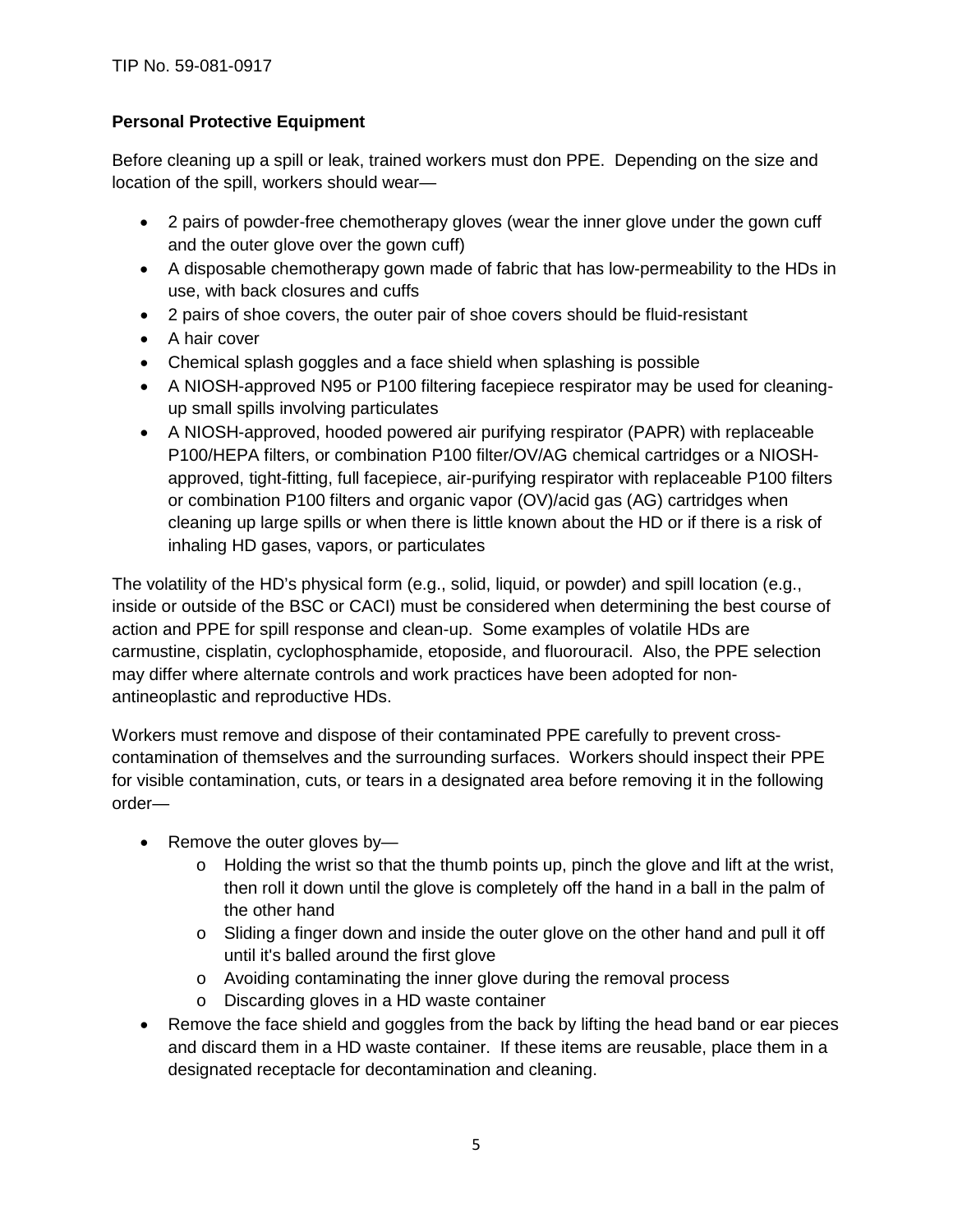- Remove the outer shoe covers one at a time with a gloved hand by rolling the outer shoe covers inside out, taking care not to contaminate underlying clothing, and then stepping each foot onto a clean surface. Discard the shoe covers in a HD waste container.
- Remove the gown, preventing the outside of the gown from touching the skin, underlying clothing, and surrounding surfaces. Pull on back ties to loosen or tear them and then pull on the front of the gown so that the sleeves will become inside-out. Roll the gown so that the outside of the gown is enclosed by the inside of the gown. Discard the gown in a HD waste container.
- Remove the respirator by tilting the head slightly forward, grasping first the bottom tie or elastic strap, then the top tie or elastic strap, and remove it without touching the front of the respirator. Discard disposable N95 respirators and the filters and cartridges from the reusable respirators in the HD waste container. Place reusable respirators in a designated receptacle for decontamination and cleaning.
- With a gloved hand, remove the hair cover by rolling it inside out, avoiding contact between the outside of the hair cover and the hair and face. Discard the hair cover in a HD waste container.
- Remove the inner shoe covers in the same manner used to remove the outer shoe covers. Discard the shoe covers in a HD waste container.
- Remove the inner gloves in same manner used to remove the outer gloves. Discard the inner gloves in a HD waste container.
- Wash hands with soap and water
- Inspect underlying clothing and skin for visible contamination. If contamination is identified, workers should carefully remove the contaminated clothing, shower immediately, and then report to the Occupational Health Clinic or the Emergency Room for follow-up.

Reusable PPE (e.g., chemical splash goggles, face shields, and respirators) must be decontaminated and cleaned after each use. Trained workers wearing appropriate PPE should wash the equipment three times with a mild detergent solution and then rinse with water. The PPE should be stored in a manner that will maintain its cleanliness and functionality.

# **Decontaminating and Cleaning**

Selection of appropriate deactivation, decontamination, cleaning, and disinfection agents used to decontaminate and clean environmental surfaces following a spill or leak is an essential part of the clean-up process. Facilities should select one decontamination agent, one cleaning agent (a germicidal detergent), and one disinfectant. Agents used for deactivation, decontamination, and cleaning should be applied through the use of wetted wipes to avoid aerosolizing and spreading HD residues.

Deactivation renders a compound inert or inactive. While there is no single agent that will deactivate all HDs, a few HD manufactures have identified specific deactivators for their drug products. This information can be found on the HD's SDS. Where the HD manufacturer has not identified a specific deactivator, products that have known deactivation properties (e.g.,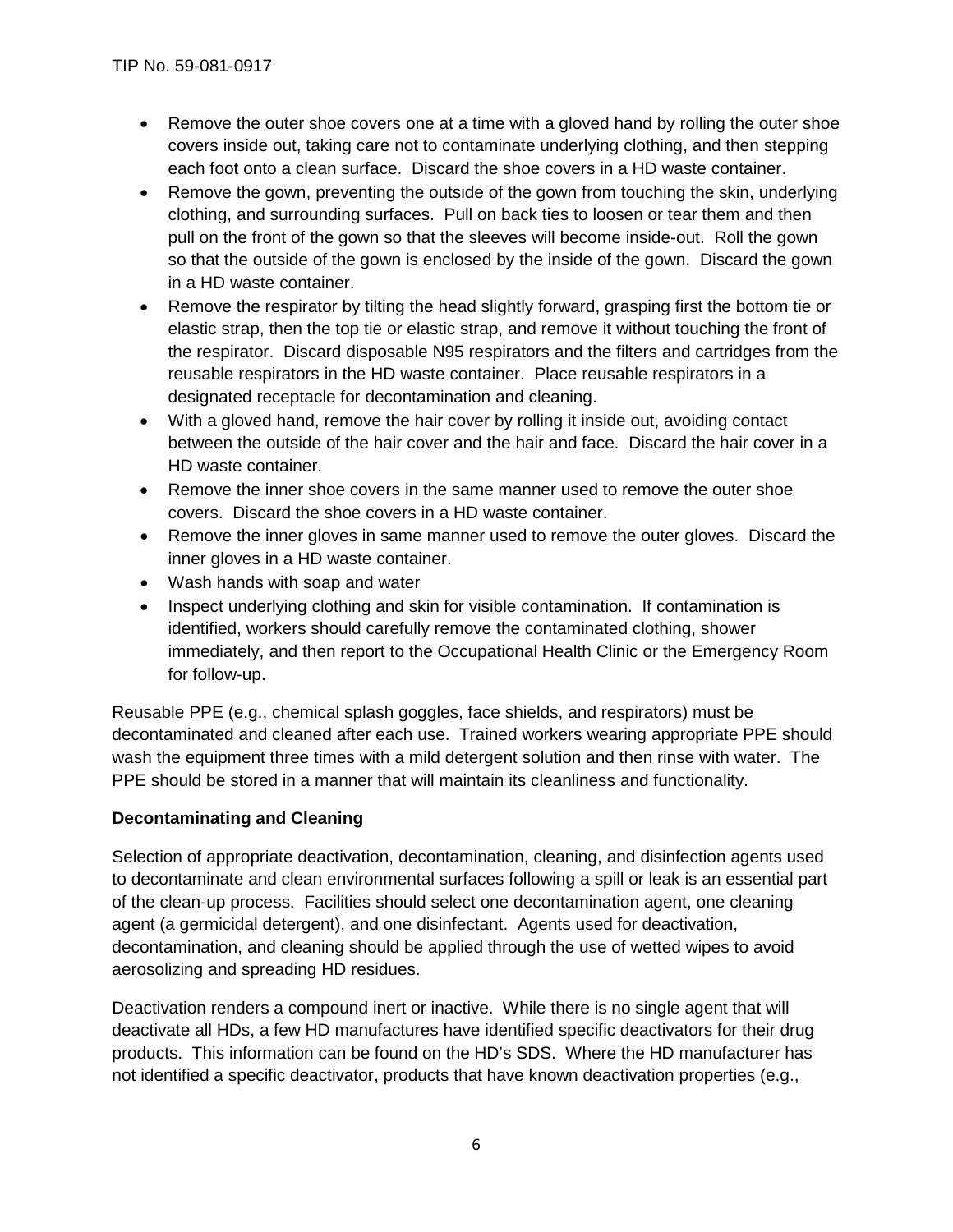EPA-registered oxidizing agents that are appropriate for the intended use) should be used. The residue from deactivation must be removed by decontaminating the surface.

Decontamination is the use of physical and chemical means to render a surface or item safe for handling, use, or disposal. The ultimate goal is complete surface decontamination. Decontamination incorporates aspects of chemical deactivation (when possible) and the physical removal of HD residues by transferring the residues from non-disposable surfaces to absorbent, disposable materials (e.g., low-linting wipes, pads, or towels). When choosing among various products available for decontaminating HDs, consideration should be given to the HDs present, surface compatibility, and work area requirements. It is vital to follow the manufacturer's application and handling instructions. Because of the growing number of assays available for HDs, additional surface wipe sampling is now possible and should be carried out to document the effectiveness of any agent used for decontamination of HD residue from work surfaces.

Cleaning is a mechanical process using a germicidal detergent and water to remove dirt, debris, HD residues, and microbes. Cleaning agents used on compounding equipment should not introduce microbial contamination. To avoid contamination of the compounded non-sterile and sterile preparations, no cleaning steps may be performed when compounding activities are occurring.

Disinfection is a process of inhibiting or destroying nearly all pathogenic microorganisms, except for bacterial spores on inanimate objects. Before disinfection can be adequately performed, surfaces must be cleaned. Disinfection must be done for areas intended to be sterile, including the sterile compounding areas.

Industrial hygiene air sampling is required to characterize personal exposures to workers handling deactivation, decontamination, cleaning, and disinfection agents to determine the effectiveness of the controls and the appropriate level of respiratory protection required during routine housekeeping and spill clean-up operations.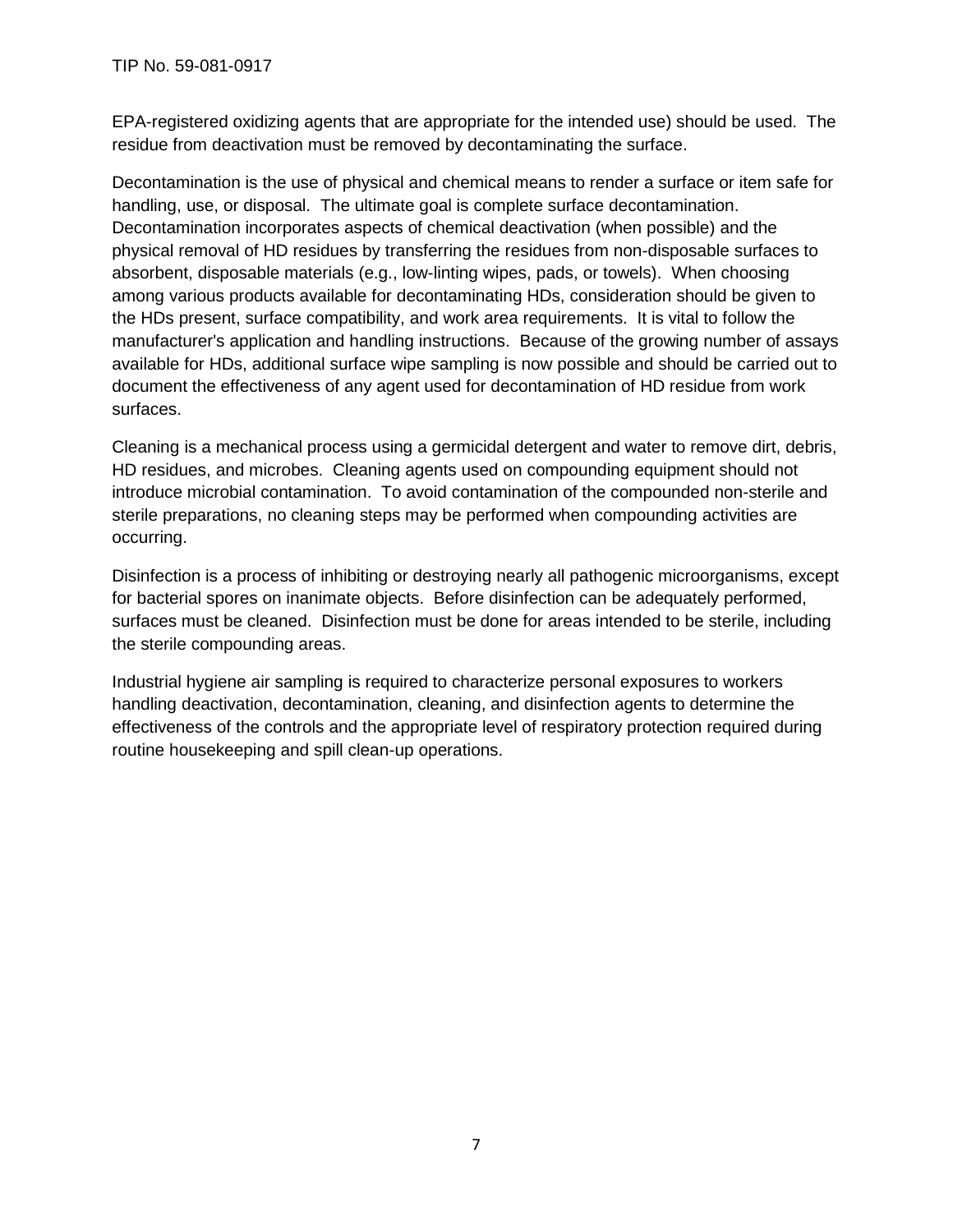| <b>Cleaning Step</b>                        | <b>Purpose</b>                                                                              | <b>Example Agents</b>                                                                                                                                                                                                                                                                                                                                                                                                                                                                                                                                                                      |
|---------------------------------------------|---------------------------------------------------------------------------------------------|--------------------------------------------------------------------------------------------------------------------------------------------------------------------------------------------------------------------------------------------------------------------------------------------------------------------------------------------------------------------------------------------------------------------------------------------------------------------------------------------------------------------------------------------------------------------------------------------|
| Deactivation                                | Renders a HD inert or inactive                                                              | As listed in the HD labeling or SDS or other agents such<br>as Environmental Protection Agency (EPA)-registered<br>oxidizers (e.g., peroxide formulations and sodium<br>hypochlorite.)                                                                                                                                                                                                                                                                                                                                                                                                     |
| Decontamination                             | Removes HD residues by transferring it<br>to a disposable material (e.g., low lint<br>wipe) | EPA-approved oxidizing agents intended for use with<br><b>HDs</b><br>Chlorine-based products such as a 2% bleach<br>concentration (1 part 5.25% bleach to 2 parts<br>water) followed by sodium thiosulfate to neutralize<br>the bleach<br>Products containing 10 mM Sodium Lauryl Sulfate<br>80% and Isopropyl Alcohol 20%<br>Peracetic Acid and Hydrogen Peroxide containing<br>٠<br>products<br>Hydrogen Peroxide (various concentrations)<br>Commercially available products such as<br>PeridoxRTU® Sporicidal Disinfectant and Cleaner<br>(registered trademark of Contec® Healthcare) |
| Cleaning                                    | Removes organic and inorganic<br>materials                                                  | EPA-registered germicidal detergents<br>Quaternary Ammonium compounds<br>Hydrogen Peroxide-based products<br>Peracetic Acid and Hydrogen Peroxide combination<br>products                                                                                                                                                                                                                                                                                                                                                                                                                  |
| Disinfection (for sterile<br>manipulations) | Destroys microorganisms                                                                     | EPA-registered disinfectants and/or sterile alcohol as<br>appropriate for use<br>Sterile 70% Isopropyl Alcohol                                                                                                                                                                                                                                                                                                                                                                                                                                                                             |

# **Table 1. Decontamination, Cleaning and Disinfection Agents**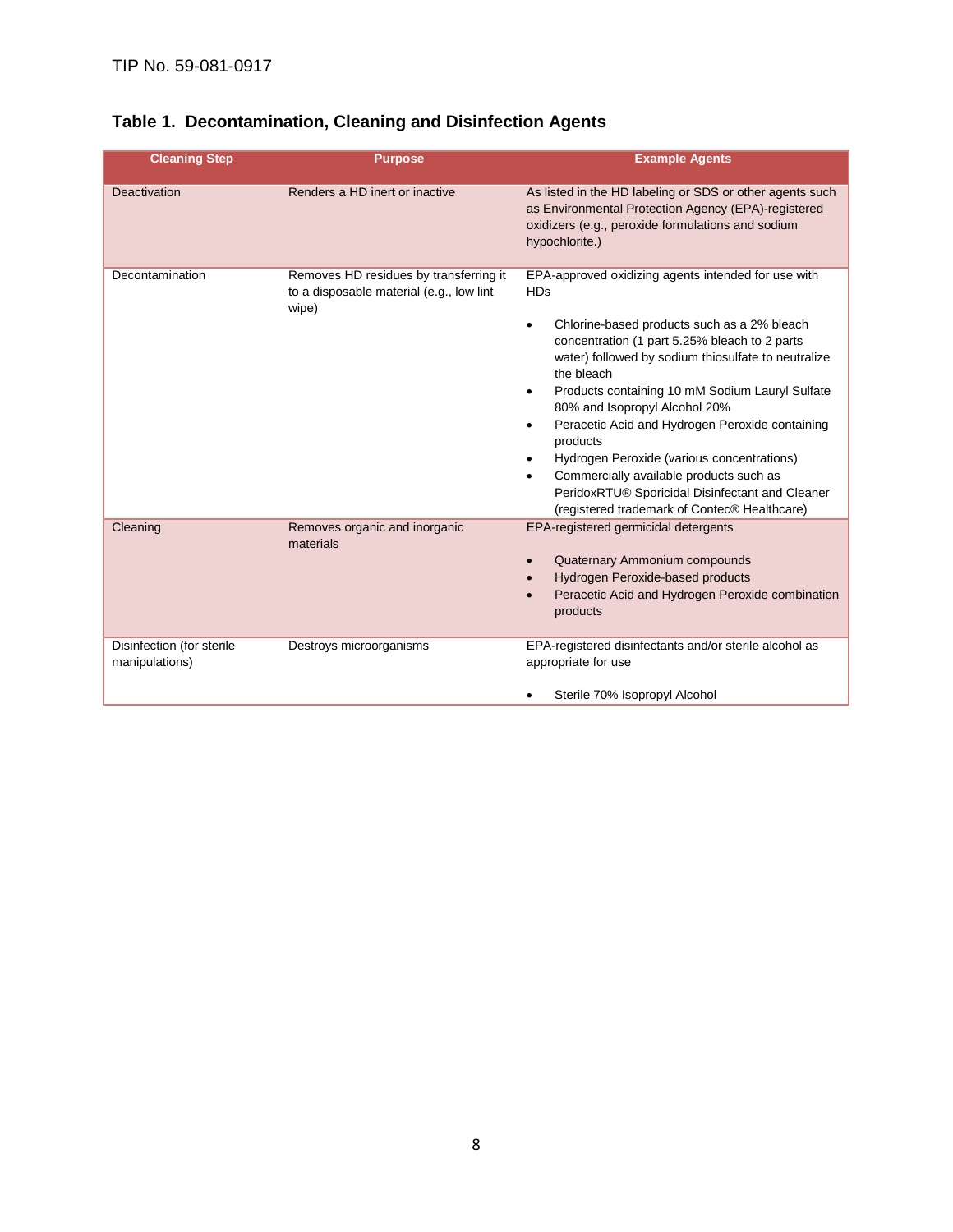# **Spill and Leak Clean-Up Procedures**

All HD spills should be cleaned up immediately by trained workers wearing the appropriate PPE.

**Table 2. Spill and Leak Clean-Up Procedures**

| Response                                                          | <b>Actions</b>                                                                                                                                                                                                                                                                                                                                                                                                                                                                                                                                                                                                                                                                                                                                                                                                                                                                                                                                                                                                                                                                                                                                                                                                                                                                                                          |
|-------------------------------------------------------------------|-------------------------------------------------------------------------------------------------------------------------------------------------------------------------------------------------------------------------------------------------------------------------------------------------------------------------------------------------------------------------------------------------------------------------------------------------------------------------------------------------------------------------------------------------------------------------------------------------------------------------------------------------------------------------------------------------------------------------------------------------------------------------------------------------------------------------------------------------------------------------------------------------------------------------------------------------------------------------------------------------------------------------------------------------------------------------------------------------------------------------------------------------------------------------------------------------------------------------------------------------------------------------------------------------------------------------|
|                                                                   |                                                                                                                                                                                                                                                                                                                                                                                                                                                                                                                                                                                                                                                                                                                                                                                                                                                                                                                                                                                                                                                                                                                                                                                                                                                                                                                         |
| <b>First Aid</b>                                                  | Call for help, if needed<br>$\bullet$<br>Determine if clothing or skin has been exposed to the hazardous drug<br>$\bullet$<br>Immediately remove contaminated personal protective equipment (PPE) and clothing, taking care not to<br>$\bullet$<br>spread the contamination<br>Wash the affected areas of the skin immediately with soap and water. Flush eyes with water.<br>$\bullet$<br>Seek medical treatment<br>$\bullet$                                                                                                                                                                                                                                                                                                                                                                                                                                                                                                                                                                                                                                                                                                                                                                                                                                                                                          |
| Assess, Warn, &<br><b>Protect</b>                                 | Determine the HD and the amount of the HD spilled (small HD spills involve quantities that can be<br>$\bullet$<br>contained/cleaned-up with a single spill kit)<br>Call a trained spill response team to clean up HD spills whenever the size and scope of the spill<br>$\bullet$<br>exceeds the worker's capability to safely clean up the spill or one spill kit<br>Immediately remove everyone from the room or spill location and close the door<br>$\bullet$<br>Post a warning sign "CAUTION HAZARDOUS DRUG SPILL SPECIAL HANDLING, SPECIAL<br>$\bullet$<br><b>DISPOSAL REQUIRED"</b><br>Locate the spill kit and respirator, if needed<br>$\bullet$<br>Don PPE<br>$\bullet$                                                                                                                                                                                                                                                                                                                                                                                                                                                                                                                                                                                                                                       |
| <b>Contain &amp; Begin</b><br>Clean-Up                            | Carefully remove broken glass with the push tool and dustpan. Place glass fragments into a puncture<br>$\bullet$<br>resistant HD waste container.<br>Absorb liquids with spill pads or toweling; absorb powder with damp disposable pads or soft toweling<br>$\bullet$<br>Clean-up progressively from areas of lesser to greater contamination<br>$\bullet$                                                                                                                                                                                                                                                                                                                                                                                                                                                                                                                                                                                                                                                                                                                                                                                                                                                                                                                                                             |
| Decontaminate &<br>Clean                                          | Spills Occurring Outside a C-PEC<br>Check for splashing. Evaluate the extent of these droplets by moving away from the spill and checking<br>$\bullet$<br>under beds, carts, tables, chairs while using a good light source to ensure the entire spill is cleaned.<br>Wash the spill area with sodium hypochlorite solution and a neutralizer or use a deactivating agent<br>$\bullet$<br>recommended by the drug manufacturer<br>Wash the area with a germicidal detergent (rinsing with water is optional based on the detergent used)<br>$\bullet$<br>Perform a three-time wash of the area following established housekeeping procedures<br>$\bullet$                                                                                                                                                                                                                                                                                                                                                                                                                                                                                                                                                                                                                                                               |
| Deactivate.                                                       | Spills Occurring Inside a C-PEC (The C-PEC must be decontaminated following a spill)                                                                                                                                                                                                                                                                                                                                                                                                                                                                                                                                                                                                                                                                                                                                                                                                                                                                                                                                                                                                                                                                                                                                                                                                                                    |
| Decontaminate,<br><b>Clean &amp; Disinfect</b><br>Decontaminate & | Stop compounding and notify others working in the area to exit<br>Cover the spill with chemo prep pad(s)<br>$\bullet$<br>Follow all steps for cleaning a spill outside of a C-PEC with the following exceptions—<br>$\bullet$<br>Remove any macro spill elements and decontaminate on the surface of the compounding deck<br>$\circ$<br>Remove any macro spill elements and decontaminate under the surface of the compounding deck.<br>$\circ$<br>To do this, the biological safety cabinet (BSC) or compounding aseptic containment isolator (CACI)<br>must be opened so a fit-tested, full-face, dual chamber respirator must be worn.<br>Once the spill has been cleaned, the authorized sterile compounding pharmacy staff must perform<br>$\Omega$<br>a three time clean to the inside of the CACI or BSC<br>If the High Efficiency Particulate Air (HEPA) filter has been splashed with HD liquid or if a<br>$\circ$<br>powdered drug contaminates any portion of the HEPA filter, do not put the C-PEC back into service<br>until it can be serviced by a certified professional. The HEPA filter may require a replacement.<br>If the C-PEC is taken out of service, place a sign in front of the device indicating that it may not be<br>$\circ$<br>used until it is repaired, but do not turn the device off |
| Clean                                                             | <b>Spills on Carpeting</b><br>Use an absorbent powder such as Green Z® Spill Control Solidifier (registered trademark of Safetec of<br>$\bullet$<br>America, Inc.) to absorb spill<br>Use a small, dedicated vacuum cleaner that is equipped with a HEPA filter to remove the dried powder<br>$\bullet$                                                                                                                                                                                                                                                                                                                                                                                                                                                                                                                                                                                                                                                                                                                                                                                                                                                                                                                                                                                                                 |
| Dispose, Report,<br>& Restock                                     | Wash the carpet following established housekeeping procedures<br>$\bullet$<br>Dispose of the spill residue in a HD waste container<br>$\bullet$<br>Carefully remove and place disposable PPE in a HD waste container<br>$\bullet$<br>Decontaminate and clean reusable PPE<br>$\bullet$<br>Report the spill or leak<br>$\bullet$<br>Restock the spill kit<br>$\bullet$                                                                                                                                                                                                                                                                                                                                                                                                                                                                                                                                                                                                                                                                                                                                                                                                                                                                                                                                                   |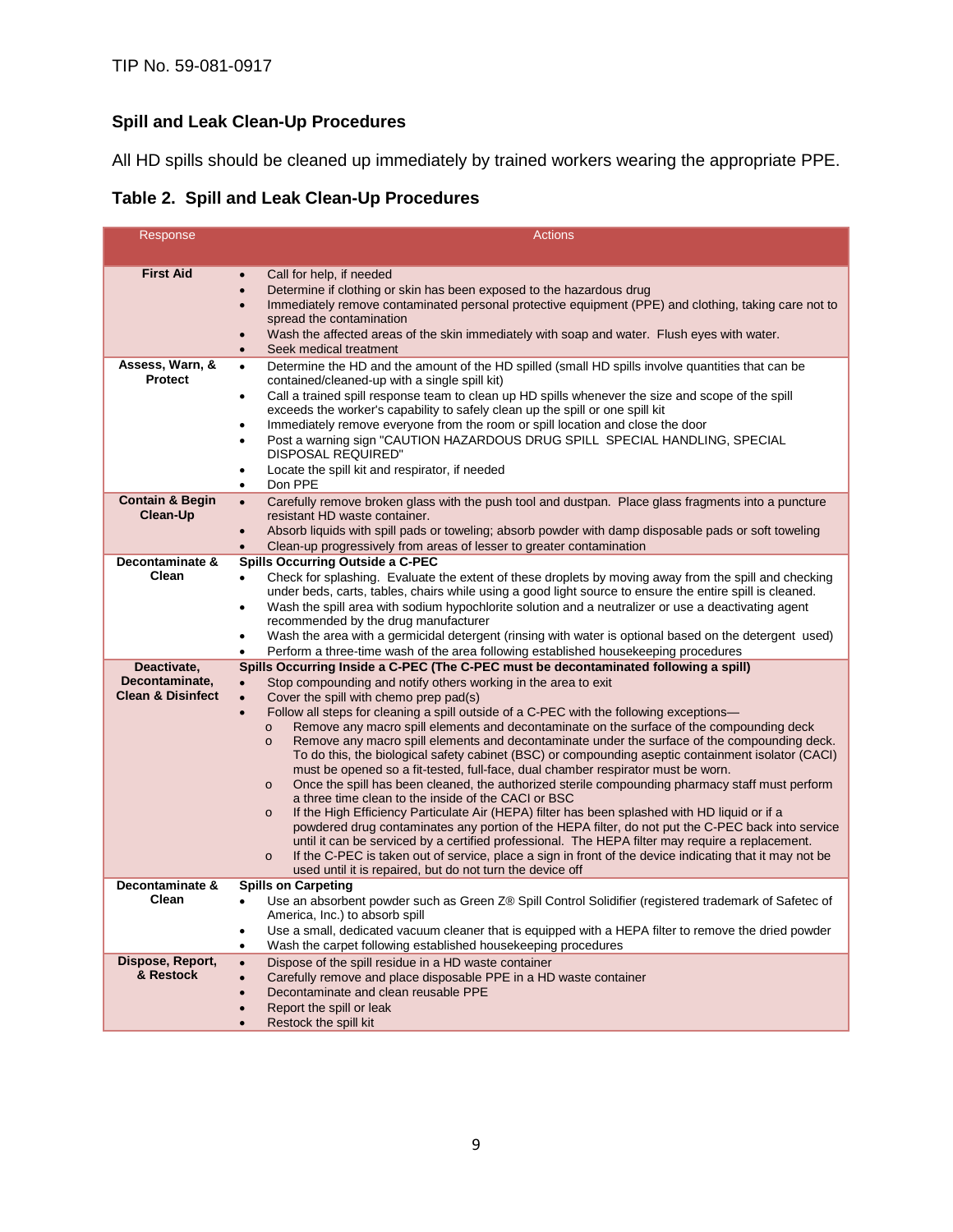TIP No. 59-081-0917

### **Spill Residue and Waste Disposal**

Place the following items in a HD waste container for disposal—

- All disposable PPE worn during the clean-up
- Spill residues and materials used to clean up all HD spills and leaks, except for spills and leaks involving Arsenic Trioxide. Arsenic Trioxide is a P-listed waste, and it must be collected separately as a hazardous waste and disposed through Disposition Services.
- The N95/P100 respirators and respirator cartridges and filters. Potentially HD contaminated respirators, cartridges, and filters should not be reused.
- Contaminated filters from the biological safety cabinets, compounding aseptic containment isolators, and dedicated vacuums. Note: before reuse, servicing, or disposal, workers wearing appropriate PPE must decontaminate and clean the dedicated vacuums used to clean up HD spills.

### **Spill Reporting**

Follow the healthcare facility's accident reporting procedures, and provide the Hazardous Drug Officer (HDO) a copy of the spill report. The HDO should review the spill reports for trends and root causes and propose new measures (e.g., procuring safer equipment, revising procedures, and conducting training) to reduce or eliminate future spills and leaks. Also, the periodic exposure and incident reports submitted to facility's Environment of Care/Safety Committee should include a summary of any HD spills that occurred during the reporting time frame. A sample spill report is provided in Appendix A.

### **Spill Drills**

Conducting periodic HD spill drills is necessary to ensure correct and thorough clean-up in a real emergency and to determine whether the spill SOPs are adequate. Spill drills should be carried out in work areas where HD spill kits are present (e.g., pharmacy, administration areas, and transfer carts) under conditions that would be encountered during an actual spill. Ideally, mock spills should be planned annually and documented as an in-service training event. Work area supervisors should choose one or two workers to clean-up the spill each time a drill occurs and engage other workers to observe and critique the clean-up process. The work area supervisor or the HDO should oversee the process and stop clean-up activities for correction if improper clean-up methods are detected.

Creating a mock spill using a fluorescent dye or spray is a safe method to assess competency. The benefit of using fluorescent dye is that it is simple to use black light to show if the spill has been cleaned-up properly. Even after cleaning is completed, it is not uncommon for the black light to illuminate residual contamination. Accordingly, this exercise is highly effective in reinforcing the importance of thorough HD spill clean-up.

Finally, the HDO or work area supervisors should evaluate the contents of the spill kits during drills. A real emergency is not the time to discover that the contents of the spill kit are lacking or expired.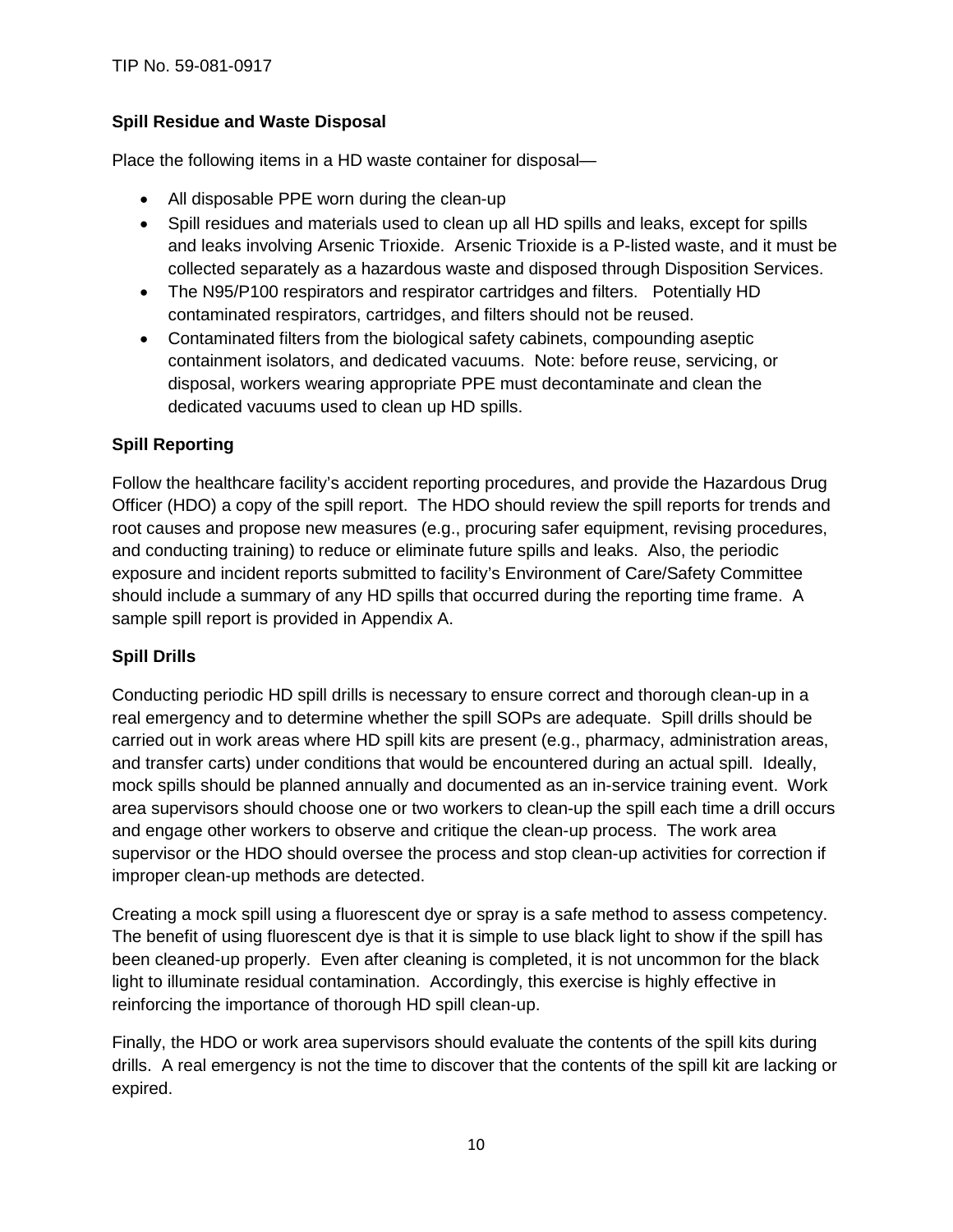## **CONCLUSION**

Workers can reduce HD contamination on work surfaces and prevent exposure to HDs when they respond to HD spills and leaks promptly and follow their facility's HD spill prevention and clean-up SOPs. Facilities should consider all of the following when developing and updating their spill prevention and clean-up SOPs—

- The HDs present in the facility and the work areas where they are handled
- The regulations and established guidelines that define HD spill clean-up procedures
- Equipment and safe work practices that prevent HD spills and leaks
- Equipment and supplies that must be readily available to respond to spills and leaks (e.g., spill kits; PPE; agents used to decontaminate, clean and disinfect work surfaces; and waste disposal supplies)
- Training requirements for all workers that handle HDs and respond to HD spills and leaks
- Performance measures to assess the effectiveness of the spill prevention and clean-up SOPs (e.g., reduction in spills and leaks, reduction in HD contamination on work surfaces, and worker response during spill drills)
- Ways to continuously improve worker safety and prevent exposure to HDs in the workplace

# **POINT OF CONTACT FOR FURTHER INFORMATION**

For more information, contact the U.S. Army Public Health Center, Industrial Hygiene Program Management at commercial 410-436-2439 or DSN 584-2439.

Prepared by: Industrial Hygiene Program Management

Dated: June 2017

### **References:**

American Society of Health-System Pharmacists (ASHP). ASHP Guidelines on Handling Hazardous Drugs. Am J Health-Syst Pharm. 2006 Jun 15:63:1172-1193.

ASHP. *The Chapter <800> Answer Book*, 2017. American Society of Health-System Pharmacists, Bethesda, MD.

Joint Commission Resources, *Improving Safe Handling Practices for Hazardous Drugs*. 2016. Joint Commission Resources, Oakbrook Terrace, IL.

National Institute for Occupational Safety and Health (NIOSH). NIOSH Alert: Preventing Occupational Exposures to Antineoplastic and Other Hazardous Drugs in Healthcare Settings. Sep 2004. Cincinnati, OH.

Oncology Nursing Society (ONS), *Safe Handling of Hazardous Drugs, Second Edition*. 2011. Oncology Nursing Society, Pittsburgh, PA.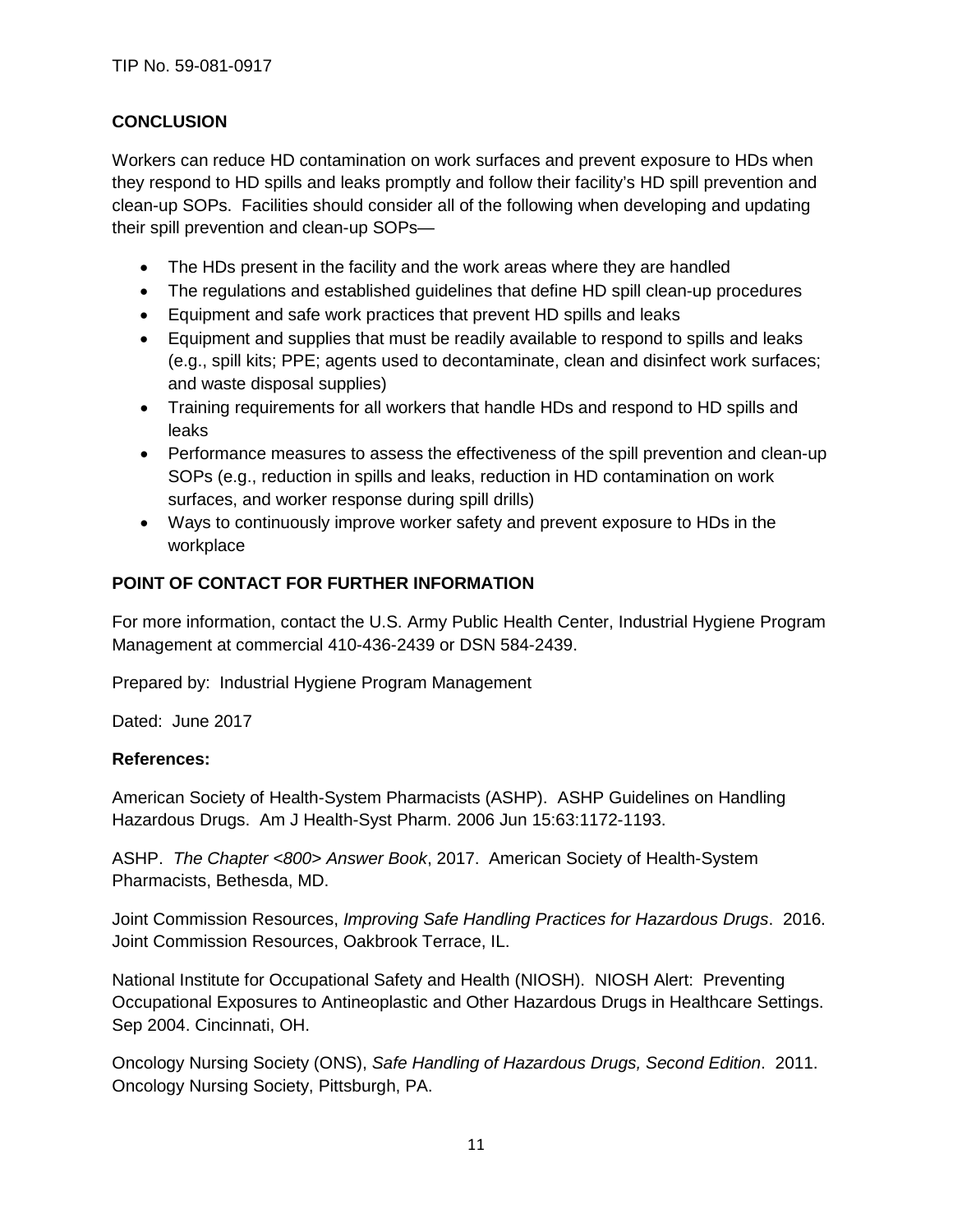Occupational Safety and Health Administration (OSHA), Safety and Health Topics. Controlling Occupational Exposure to Hazardous Drugs, 1 August 2016.

U.S. Army Technical Bulletin-Medical (TB-MED) 515. Occupational Health and Industrial Hygiene Guidance for the Management, Use, and Disposal of Hazardous Drugs, 22 April 2014.

USP Compounding Compendium. Chapter <797> Pharmaceutical Compounding – Sterile Preparations, November 2016.

USP Compounding Compendium. Chapter <800> Hazardous Drugs – Handling in Healthcare Settings, November 2016.

Polovich, Martha. "Safe Handling of Hazardous Drugs." The Online Journal of Issues in Nursing, Sep 2004,

nursingworld.org/MainMenuCategories/ANAMarketplace/ANAPeriodicals/OJIN/TableofContents /Volume92004/No3Sept04/HazardousDrugs.html.

Boiano, James, Steege, Andrea, Sweeney, Marie. "Adherence to Safe Handling Guidelines by Health Care Workers who Administer Antineoplastic Drugs." Journal of Occupational and Environmental Hygiene, Sept 2015, ncbi.nlm.nih.gov/pmc/articles/PMC4568815/.

Coyne, Joseph. "Considerations for Managing Hazardous Drugs." Pharmacy Purchasing & Products, May 2016, pppmag.com/digitalmag/Main.php?MagNo=162&PageNo=10#page/10.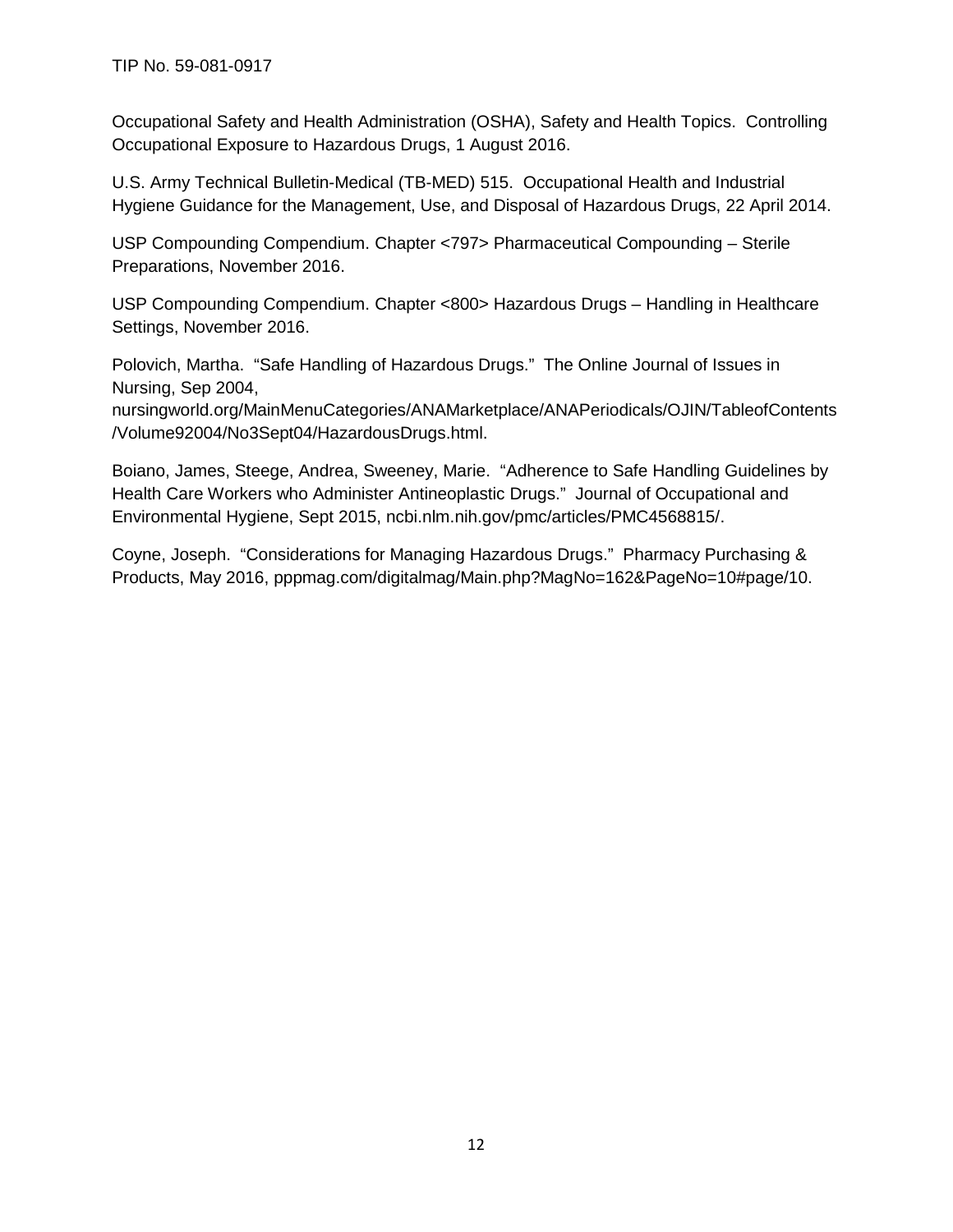| Sample Hazardous Drug Spill Report                                                                |                                       |  |  |  |
|---------------------------------------------------------------------------------------------------|---------------------------------------|--|--|--|
| <b>Hazardous Drug Spill Report</b>                                                                |                                       |  |  |  |
| <b>Date/Time of Spill:</b>                                                                        | <b>Location of Spill:</b>             |  |  |  |
| <b>Name of Drug Spilled:</b>                                                                      | Safety Data Sheet Available: □Yes □No |  |  |  |
| Nature of spill: □Powder □Concentrated Liquid □Diluted Liquid                                     |                                       |  |  |  |
| Volume of liquid spill: $\Box$ <5 mL $\Box$ 5-10 mL $\Box$ 11-30 mL $\Box$ 31-50 mL $\Box$ >51 mL |                                       |  |  |  |
| Number of spill kits used: $\Box$ 1 $\Box$ 2 $\Box$ more than 2                                   |                                       |  |  |  |
| <b>Spill Occurred During:</b>                                                                     |                                       |  |  |  |
| □Receiving □Stocking □Transport                                                                   |                                       |  |  |  |
| $\Box$ Staging before compounding $\Box$ During compounding $\Box$ During labeling                |                                       |  |  |  |
| $\Box$ During CSP transport $\Box$ During administration                                          |                                       |  |  |  |
| Other (describe):                                                                                 |                                       |  |  |  |
| Name of worker manipulating the drug during the spill:                                            |                                       |  |  |  |
| Check the PPE the worker was wearing at the time of the spill: $\Box$ None $\Box$ Chemo Gloves    |                                       |  |  |  |
| □Chemo Gown □Safety Goggles □Face Shield □Shoe Covers □Hair Cover □Respirator                     |                                       |  |  |  |
| $\Box$ Other:                                                                                     |                                       |  |  |  |
| Worker took action to contain the spill: $\Box$ Yes $\Box$ No                                     |                                       |  |  |  |
| Actions worker took: □ Covered spill □ Cleared area □ Secured area □ Placed sign □ Other          |                                       |  |  |  |
| (describe):                                                                                       |                                       |  |  |  |
| If no action was taken, why not:                                                                  |                                       |  |  |  |

# **Appendix A Sample Hazardous Drug Spill Report**